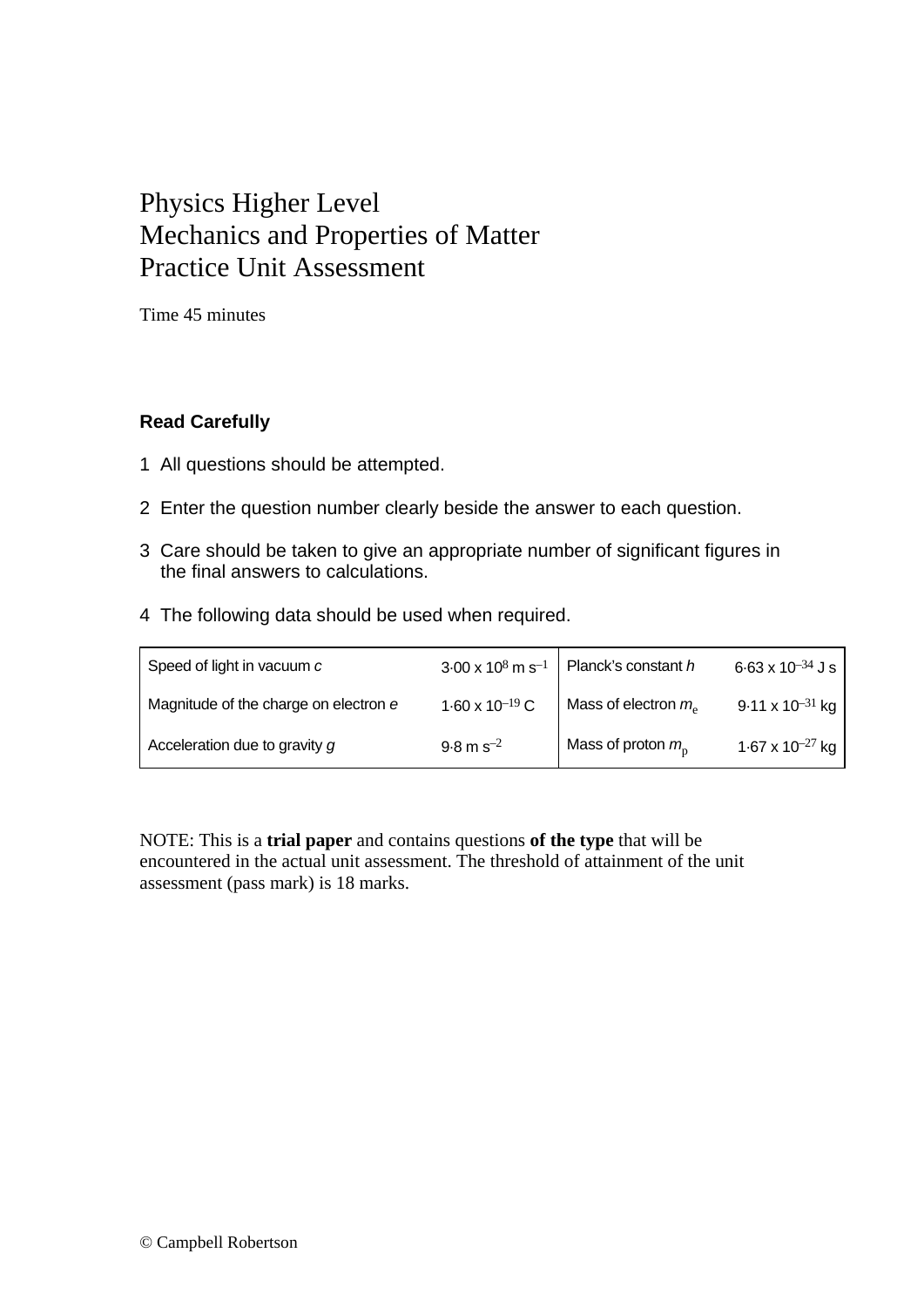1. During athletics training a runner jogs north along a track for a distance of 40 m. He then turns and jogs east for a distance of 30 m. This takes a total time of 20 s.



| $\left(a\right)$ | (i) What is the size in metres of the displacement of the runner?   |  |  |  |  |
|------------------|---------------------------------------------------------------------|--|--|--|--|
|                  | (ii) Find the direction of the resultant displacement.              |  |  |  |  |
|                  | $(b)$ Find his average velocity of the runner during this activity. |  |  |  |  |
|                  |                                                                     |  |  |  |  |

2. A projectile is fired with a velocity of 20 m s<sup>-1</sup> at an angle of 25  $\degree$  above the horizontal. Any effect due to air resistance can be ignored.



- (*a*) Calculate:
	- (i) the initial vertical component of the projectile's velocity;
	- (ii) the initial horizontal component of the projectile's velocity. **2**
- (*b*) Calculate the maximum height reached by the projectile at point X. **2** 
	- **(4)**
- 3. A distress rocket has a total mass of 0·5 kg. When it is fired it produces a total thrust of 45 N.
	- **1** (*a*) What is the weight of the rocket just after it is launched?
	- (*b*) Calculate the initial acceleration of the rocket. **2**
	- (*c*) The graph below represents the velocity of the rocket during its journey to **maximum** height.



**2** Explain why the rate of acceleration increases between A and B.

**(5)**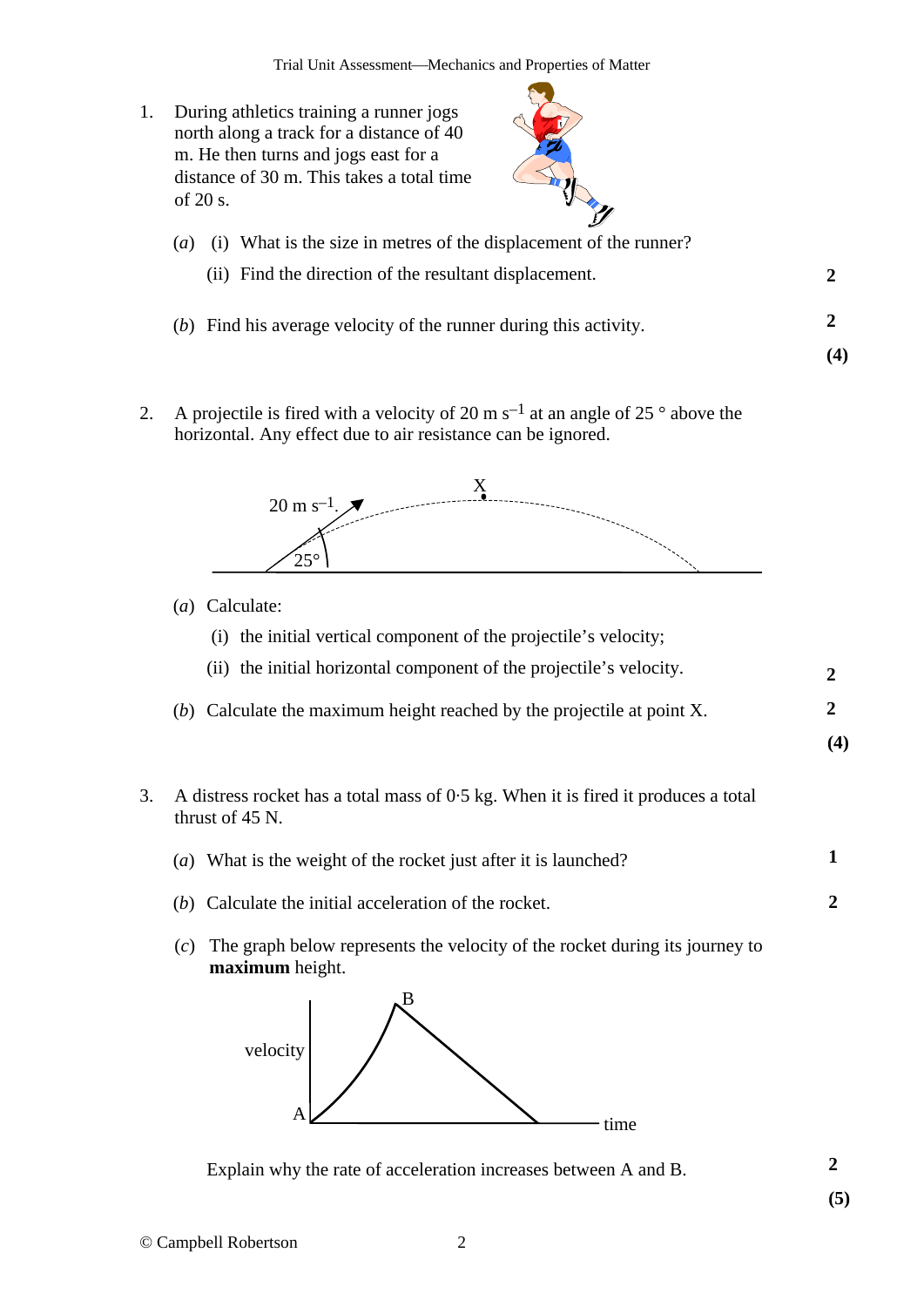4. A trolley approaches another trolley head on as shown in the diagram below. Trolley A, with a mass of 4 kg and travelling at 5 m  $s^{-1}$ , has a spring attached to its front so that when it collides with trolley B they spring apart. The second trolley is stationary and has a mass of 2 kg.



- (*a*) Use the principle of conservation of momentum to calculate the velocity of trolley B after the collision if trolley A continues to the right at  $2.0 \text{ m s}^{-1}$ .
- (*b*) (i) What is the change in momentum of trolley B as a result of the collision?
	- (ii) The two trolleys are in contact for 0·4 s. Calculate the average force applied to trolley B by trolley A.
- 5. A beaker of liquid contains 240 cm<sup>3</sup> of liquid.
	- (*a*) If the density of the liquid is  $1150 \text{ kg m}^{-3}$ , find its mass.
	- (*b*) A small quantity of the liquid is converted into vapour. The vapour occupies a volume 1000 times greater than the volume of the liquid. Explain this observation in terms of a particle model.
- **(5)**

**2** 

**2** 

**2** 

**1** 

**2** 

**(5)**

6. An executive toy consists of a tank of water in which is a plastic fish tethered to the base of the tank by a nylon thread.



- (*a*) Draw a diagram that names and shows all the forces acting on the plastic fish in the vertical direction.
- (*b*) The nylon thread snaps and the fish floats to the surface of the water. Name the force which causes the fish to float upwards and explain how this force is produced.

**1** 

**2 (3)**